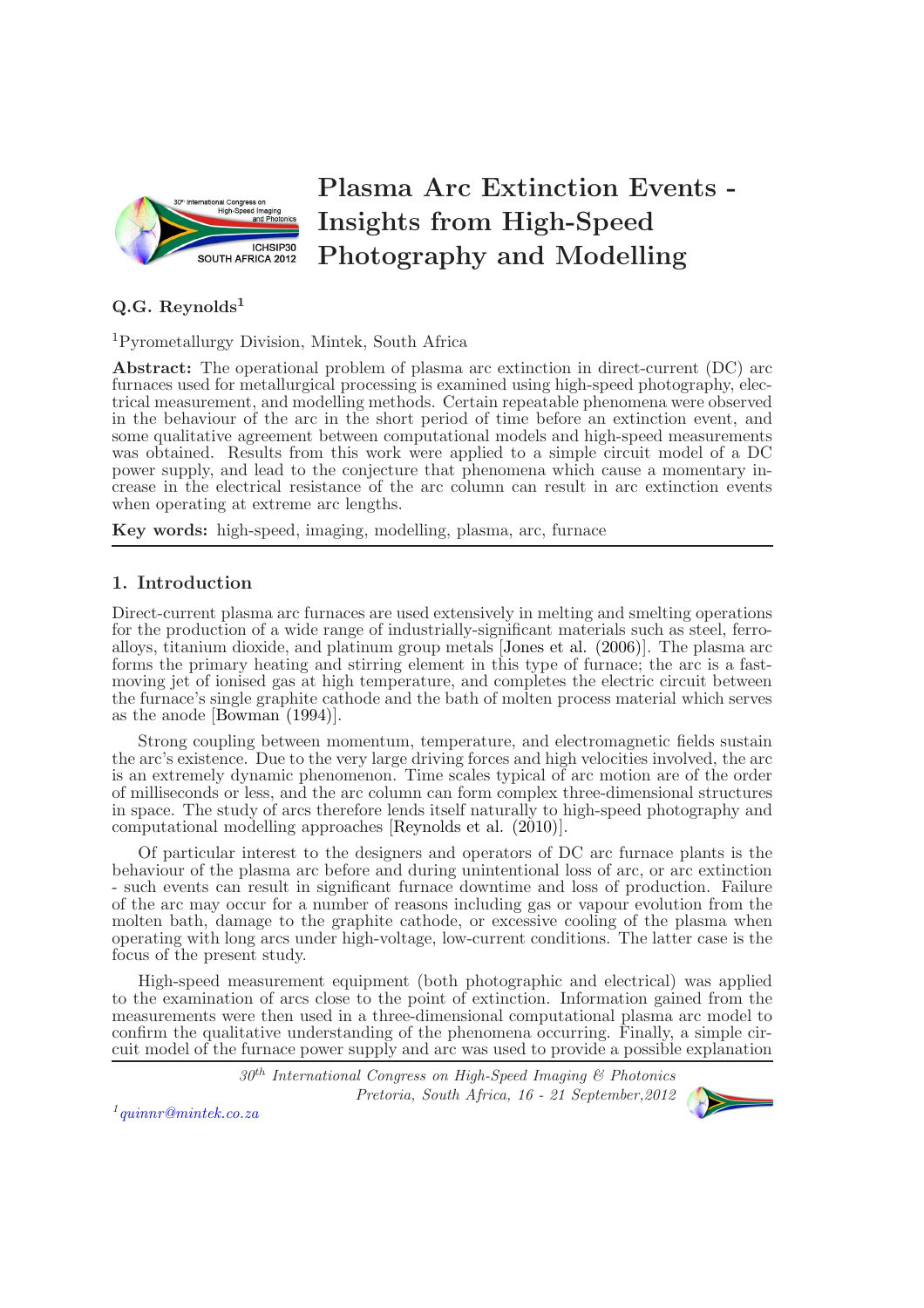for arc extinction when certain phenomena occur.

#### 2. Equipment and experimental approach

A pilot-plant scale 3.2MVA IGBT [Ladoux et al. (2005)] furnace rectifier was used to generate arcs in air at ambient temperature and pressure. The arcs were operated at currents in the 1-3 kA range between a 200mm diameter graphite cathode mounted vertically in a hydraulic hoist, and a flat graphite block anode at ground level.

For each test, the arc was forced to extinguish by raising the cathode until the arc was lost, which typically occurred at between  $30cm$  and  $40cm$  arc length (measured between tip of cathode and surface of anode). Behaviour immediately before and during the extinction event was captured using a synchronously-triggered high-speed camera and electrical measurement system.

The high-speed camera used was an Olympus iSpeed 3 4GB colour unit. Unless otherwise noted, the camera was set to record at 5000 frames per second at  $2\mu s$  shutter speed and 800x600 pixel resolution, and was positioned approximately 4m from the centerline of the arc region. A Tokina 80-200mm lens set at 200mm and f/22 aperture was used. Additional lighting was not required as the arc emits a large amount of visible light.

The electrical measurement system is a prototype under active development, and is based on the Mintek Arcmon [Barker et al. (2007)] technology platform. For these tests, measurements of voltage and current were recorded at 30kHz sample rate. Voltage was measured via direct cable connection to the anode and cathode, and current was measured via a 4-20mA signal sent from the rectifier's internal power control electronics.

A custom-built trigger unit was used to send a standard 5V TTL trigger to both the camera and the electrical measurement system simultaneously, resulting in synchronised image and electrical data. The entire system was manually triggered when the arc behaviour of interest was observed.

#### <span id="page-1-0"></span>3. Results and discussion

20 separate arc extinction tests were carried out over the period from September 2011 to May 2012, with additional tests to examine details of transitions in arc behaviour. The majority of the tests focused on behaviour at higher current levels (3kA).

High-speed video footage of each test was carefully examined frame by frame in order to identify any repeatable phenomena in the short period of time  $( $1$ s) prior to the$ extinction of the arc. It was observed that a particular sequence of three events frequently precipitated the loss of the arc:

- Formation of a gas/plasma fireball at the surface of the cathode electrode
- Establishment of a temporary pseudo-steady arc jet as the fireball disperses
- Collapse of the pseudo-steady state into normal chaotic arc motion

Arc extinction was most often correlated with either the first step (formation of the fireball) or the last step (transition to chaotic motion). Typically, the fireball formation and dispersal is a fast event, taking 5-10ms. The pseudo-steady state however is more variable in duration and can persist for up to 200ms. The break-down of the pseudo-steady state and resumption of chaotic arc motion prior to arc extinction is again a rapid phenomenon, taking less than 30ms.

A full extinction event sequence at  $3kA$  is shown in Figure [1.](#page-1-0) In Figure [1\(](#page-1-0)a), the arc is operating in a normal highly chaotic dynamic state. Figures  $1(b)$  $1(b)$  and (c) show

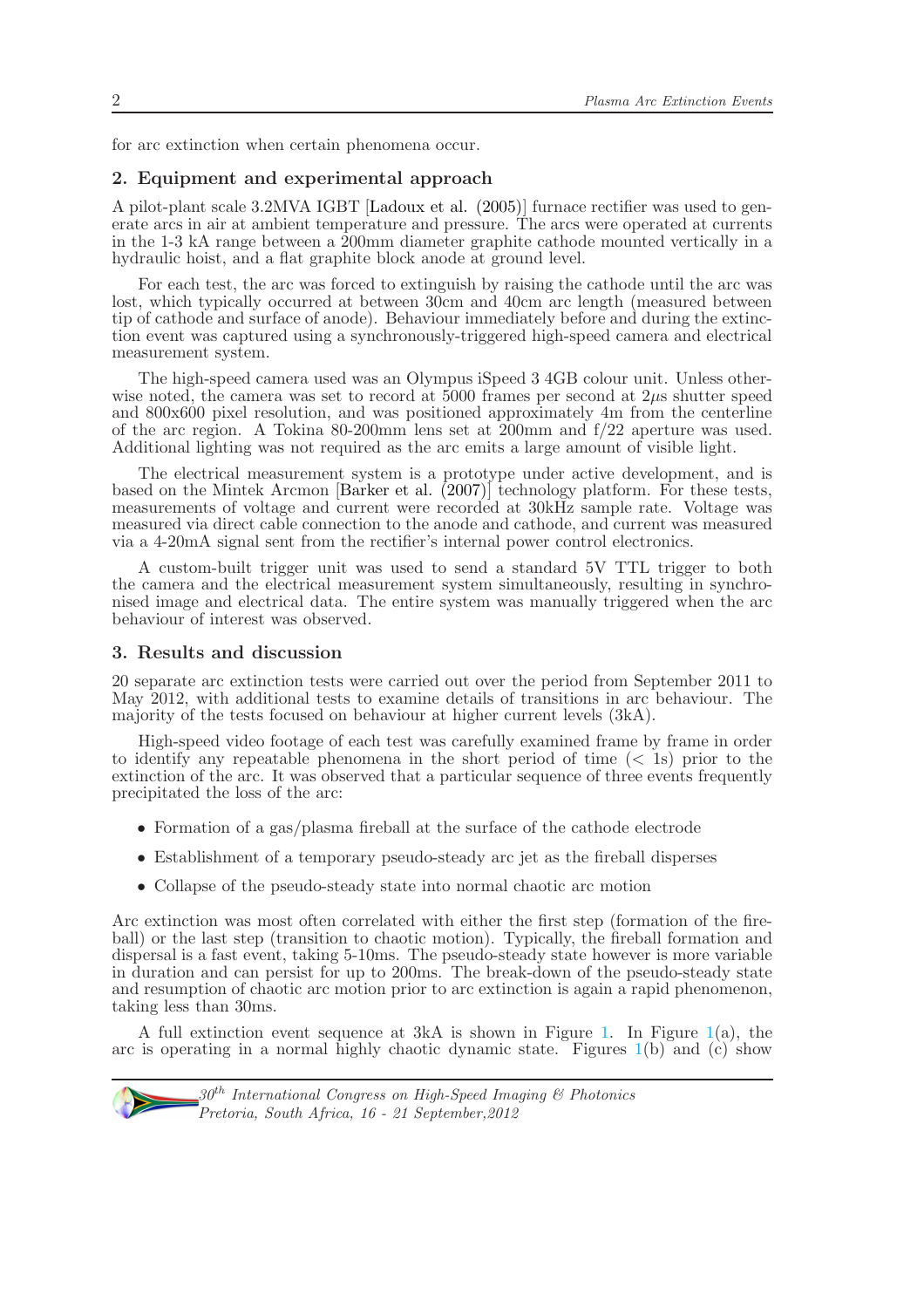the formation of a fireball of gas and plasma originating at the surface of the cathode near to the root of the arc jet and being pushed out into the bulk plasma (upper right of image). In Figure  $1(d)$  $1(d)$ , the pseudo-steady state with a strong, constant arc jet directed away from the cathode is established. Figure  $1(e)$  $1(e)$  shows the deterioration of the steady behaviour and the onset of transient dynamics in the arc jet. Finally, in Figure [1\(](#page-1-0)f) the arc is extinguished.



(d)  $262.2 \text{ ms}$  (e)  $266.4 \text{ ms}$  (f)  $293.2 \text{ ms}$ 

Figure 1. Sequence of frames from arc extinction test at 3kA, showing multiple transition events at different times

In Figure [2,](#page-1-0) a different test sequence is shown in which the extinction event occurs immediately after the fireball formation. The current setpoint is again 3kA for this test. Figure [2\(](#page-1-0)a) shows the arc operating in the normal chaotic transient regime, followed by emission of a gas/plasma fireball from the cathode surface at upper left in Figures [2\(](#page-1-0)b) and (c). In this case the arc immediately exinguishes before the pseudo-steady state can fully develop, as shown in Figure  $2(d)$  $2(d)$ .



Figure 2. Sequence of frames from arc extinction test at 3kA, showing fireball event at different times

> $30<sup>th</sup> International Congress on High-Speed Imaging & Photonics$ Pretoria, South Africa, 16 - 21 September,2012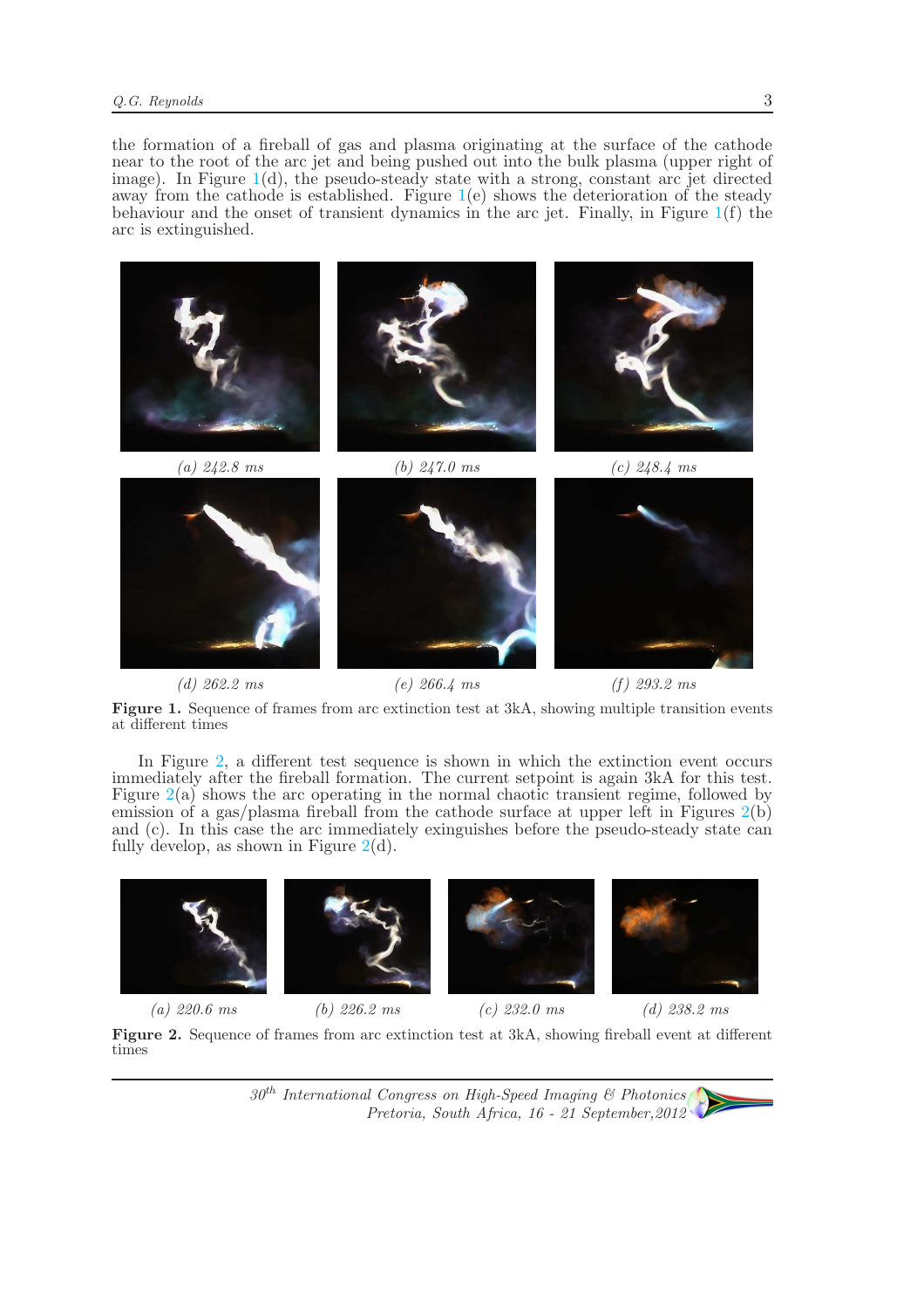Settings and qualitative observations from all arc extinction tests conducted are shown in Table [1.](#page-1-0) The duration of the entire extinction sequence is measured from the first deviation from normal arc behaviour to the point at which the arc is visibly extinguised (voltage goes to open-circuit value).

| Test ID   | Current            | Reason for arc extinction           | Duration of extinction- |
|-----------|--------------------|-------------------------------------|-------------------------|
|           |                    |                                     | event behaviour         |
| a-ARC08   | 1 kA               | None observed                       |                         |
| a-ARC09   | 1 kA               | Pseudo-steady to chaotic transition | $283.2 \text{ ms}$      |
| $a-ARC10$ | 1 kA               | Pseudo-steady to chaotic transition | $237.0$ ms              |
| $a-ARC11$ | 2 kA               | Pseudo-steady to chaotic transition | $124.4$ ms              |
| $a-ABC12$ | 2 kA               | Cathode fireball                    | $24.8$ ms               |
| a-ARC13   | 2 kA               | Pseudo-steady to chaotic transition | $210.8$ ms              |
| $a-ARC14$ | 3 kA               | Pseudo-steady to chaotic transition | $48.6$ ms               |
| $a-ARC15$ | 3 kA               | Cathode fireball                    | $18.0$ ms               |
| $a-ARC16$ | 3 kA               | Pseudo-steady to chaotic transition | $73.0$ ms               |
| b-ARC02   | 3 kA               | None observed/weak cathode fireball |                         |
| b-ARC04   | 3 kA               | Cathode fireball                    | $24.2 \text{ ms}$       |
| $b-ARCO5$ | 3 kA               | Cathode fireball                    | $22.2 \text{ ms}$       |
| $b-ARCO6$ | 3 kA               | Pseudo-steady to chaotic transition | $132.4$ ms              |
| $b-ABC07$ | 3 kA               | Cathode fireball                    | $49.0 \text{ ms}$       |
| b-ARC08   | $1.5\ \mathrm{kA}$ | None observed                       |                         |
| b-ARC09   | $1.5\ \mathrm{kA}$ | None observed                       |                         |
| $b-ARC10$ | $1.5\ \mathrm{kA}$ | None observed                       |                         |
| $b-ABC11$ | 3 kA               | Cathode fireball                    | $21.0 \text{ ms}$       |
| $b-ARC12$ | 3 kA               | Cathode fireball                    | $22.2~\mathrm{ms}$      |
| $b-ARC13$ | 3 kA               | None observed                       |                         |

Table 1. List of test details and observed results from high-speed video footage

Transitions in arc behaviour are seen to be important from qualitative observations of arcs near to the point of extinction. As a result, further arc testing was performed during which transition events were measured electrically together with synchronised high-speed imaging data. Results from a typical test are shown in Figures [3](#page-1-0) and [4.](#page-1-0)

The transition sequence that typically occurs immediately prior to arc extinction has a substantial impact on the electrical behaviour of the arc. The formation of a fireball at the cathode surface as shown in Figure  $3(b)$  $3(b)$  results in a very rapid and large spike in the arc voltage. This suggests that the fireball is in fact a *low-temperature* phenomenon which momentarily raises the electrical resistance of the arc as it forms - this may be due to the fireball being formed by surface ablation of graphite from the cathode, which would occur at temperatures well below that of the bulk plasma. With the dissipation of the fireball and establishment of a pseudo-steady arc jet as shown in Figure  $3(c)$  $3(c)$ , the system voltage drops rapidly to a low level, indicating that this arc geometry results in a lower electrical resistance than the more complex, twisted structures common during normal arc operation. Conversely, as the arc transitions away from the pseudo-steady state back to highly mobile, chaotic behaviour as shown in Figure  $3(d)$  $3(d)$ , the voltage rises rapidly as the electrical resistance of the system increases.

 $30<sup>th</sup> International Congress on High-Speed Imaging & Photonics$ Pretoria, South Africa, 16 - 21 September,2012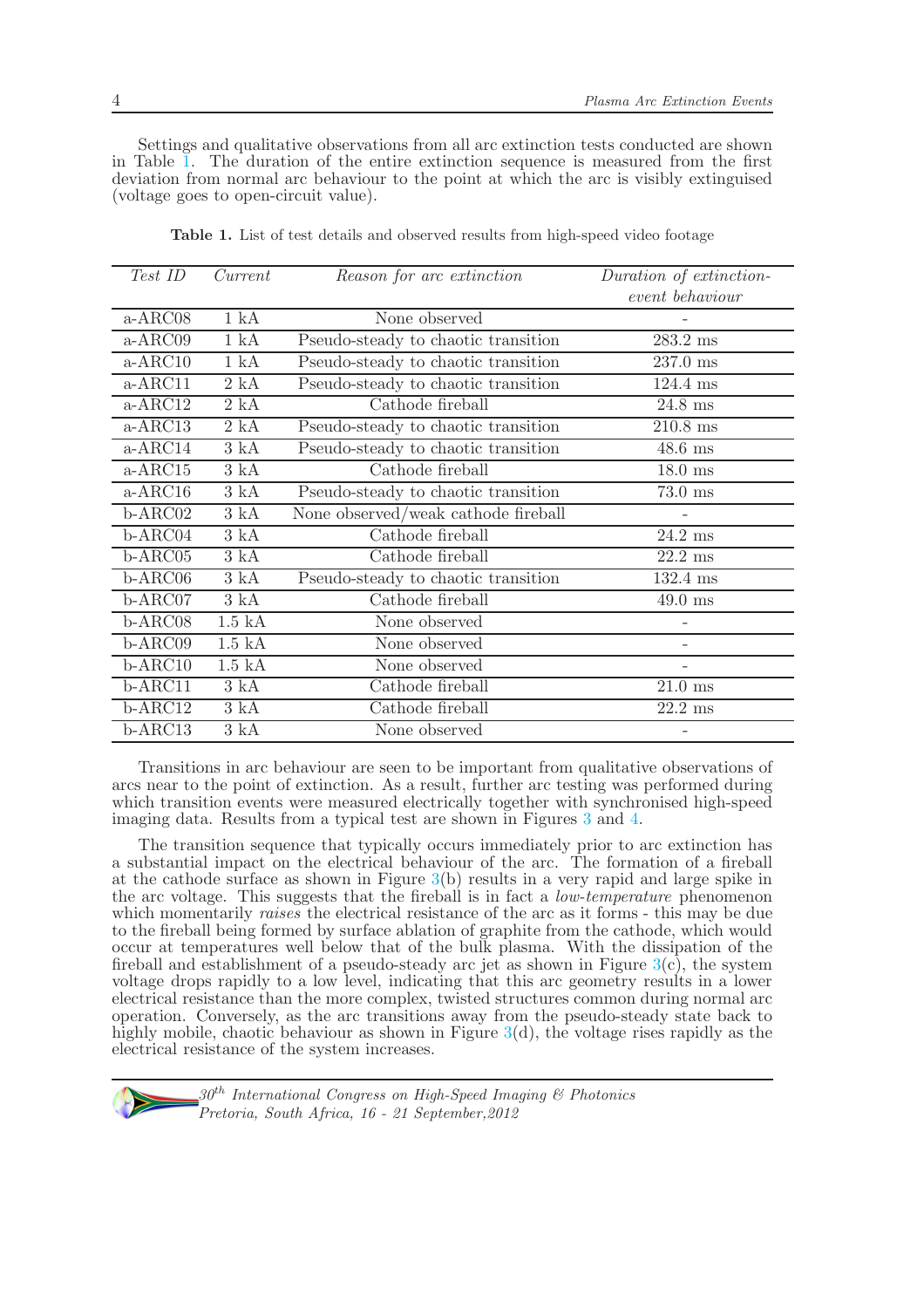

(a) Chaotic motion, -595.8 ms (b) Cathode fireball, -506.8 ms (c) Pseudo-steady state, -338.4 ms (d) Chaotic motion, -256.0 ms

Figure 3. Sequence of frames from arc transition test at 3kA, showing various behavioural phenomena associated with arc extinction



Figure 4. Measured voltage and current data for arc transition test (annotations refer to Fig. [3\)](#page-1-0)

Using the interpretation of the cathode fireball phenomenon as a low-temperature gas/plasma cloud formation, a computational model of the arc system was constructed to study the evolution of the arc behaviour after such an event. The model solves the fully-coupled fluid flow, heat transfer, and electromagnetic fields in the arc region in time and three-dimensional space, and is described in detail elsewhere [Reynolds et al. (2010)]. The fireball was simulated by inserting a hemisphere of stagnant plasma centered on the cathode electrode at the halfway point of the simulation. The fireball temperature was set at 7000K. The arc length in this simulation is 50mm, and the current was fixed at 0.5kA. 2D side-on projections of the 3D temperature field in the cathode region of the model are shown in Figure [5,](#page-1-0) where the scale is from 2000K (black) to 15000K (white).

It can be seen by comparison with Figure [3](#page-1-0) that although the time and size scales in the model are quite different to those in the arc extinction testwork, the arc behaviour resulting from a low-temperature cathode fireball in the model is qualitatively similar to that observed during transition events prior to arc extinction. The normal chaotic arc in Figure [5\(](#page-1-0)a) is disrupted by the insertion of the fireball, which then disperses very rapidly. A strong, pseudo-steady arc jet forms through the fireball as shown in Figure  $5(c)$  $5(c)$ , however this state soon breaks down with the onset of oscillations and the resumption of chaotic dynamics seen in Figure [5\(](#page-1-0)d).

Figure [6](#page-1-0) shows the arc voltage sequence generated by the model, and confirms the similarities with measured transition events as shown in Figure [4.](#page-1-0) The initial fireball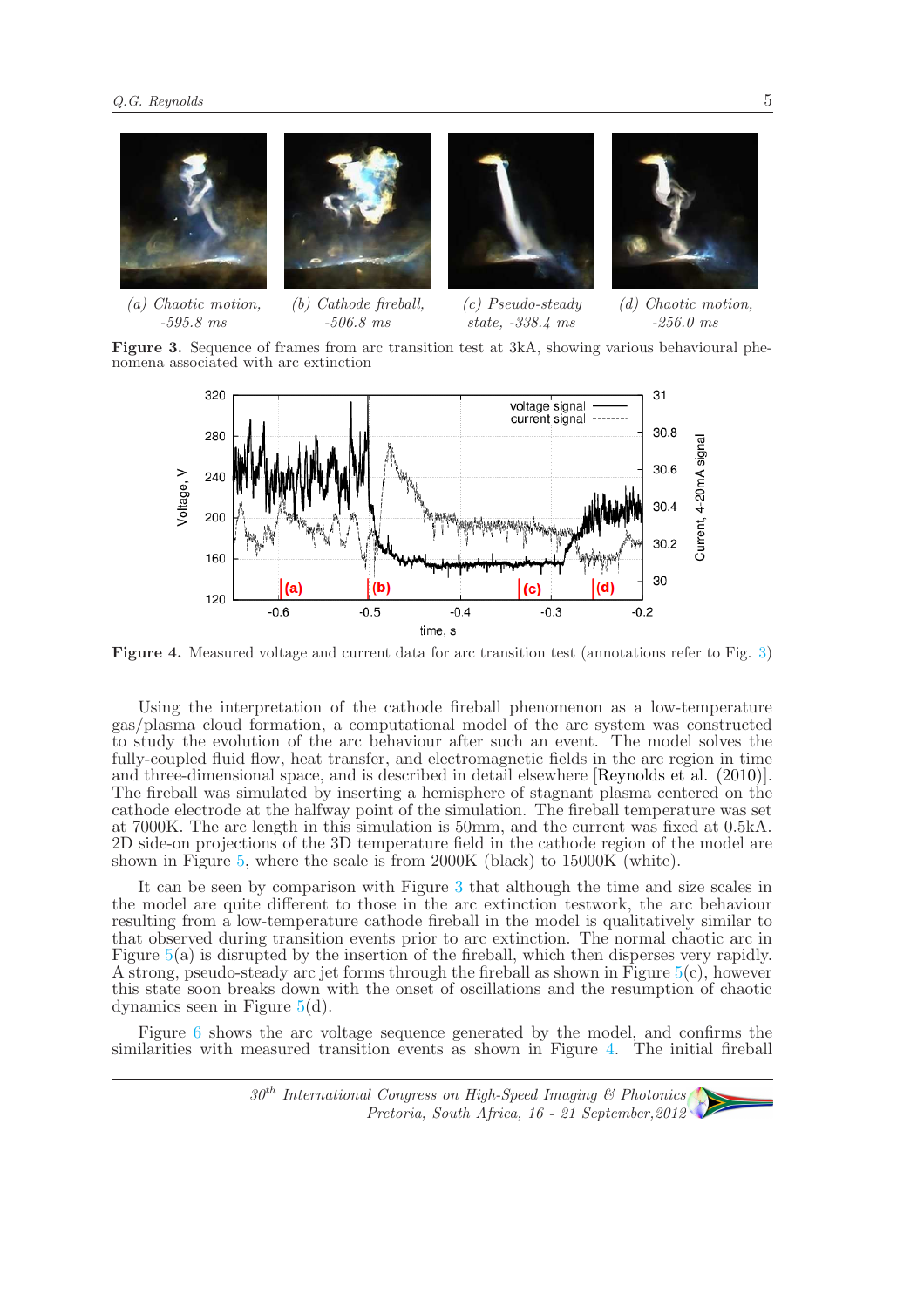

Figure 5. Model results for arc evolution as a result of low-temperature cathode fireball

causes a peak in voltage, followed by a rapid drop to low voltages as the pseudo-steady state develops, and finally a return to higher voltages as chaotic motion resumes.



Figure 6. Measured voltage and current data for arc transition test (annotations refer to Fig. [5\)](#page-1-0)

Although the current supplied to the arc is theoretically perfect DC (as used in the model), real-world limitations of rectification technology and the fact that the arc is only part of the complete electric circuit mean that some short-term fluctuation in current is likely. The arc is predominantly driven and heated by energy input by the current, and variations in current flow can be expected to increase the chances of an arc extinction event. This is particularly true of drops in current, during which the plasma gas in the arc can cool and become more electrically insulating.

In order to understand how the arc transition events identified earlier can affect the circuit behaviour, a very simple model of the power supply and arc load may be constructed as shown in Figure [7.](#page-1-0) Here, the power supply is modelled as a constant-voltage device, with the voltage value being controlled by a linear proportional controller based on the measured current and current setpoint (in reality the control action is more complex and may affect both current and voltage values simultaneously, for example changing the firing angle on a thyristor bank, and high performance model-based controllers are more typically used). The power supply contains an inductive load  $L$  by design, and the arc provides a time-dependent resistance R which is affected by changes in arc behaviour.

A typical response for such a circuit is shown in Figure [8.](#page-1-0) In this example L was taken as  $300\mu$ H, the proportional control constant was set at 2.5 V/A.s, and the current setpoint was fixed at 3kA. It can be seen that step changes in arc resistance result in a temporary increase or decrease in current before the power supply reacts to bring the system back to the setpoint. It is interesting to compare this result with Figure [4,](#page-1-0) which shows qualitatively similar real-world behaviour occurring during arc transition events.

 $30<sup>th</sup> International Congress on High-Speed Imaging & Photonics$ Pretoria, South Africa, 16 - 21 September,2012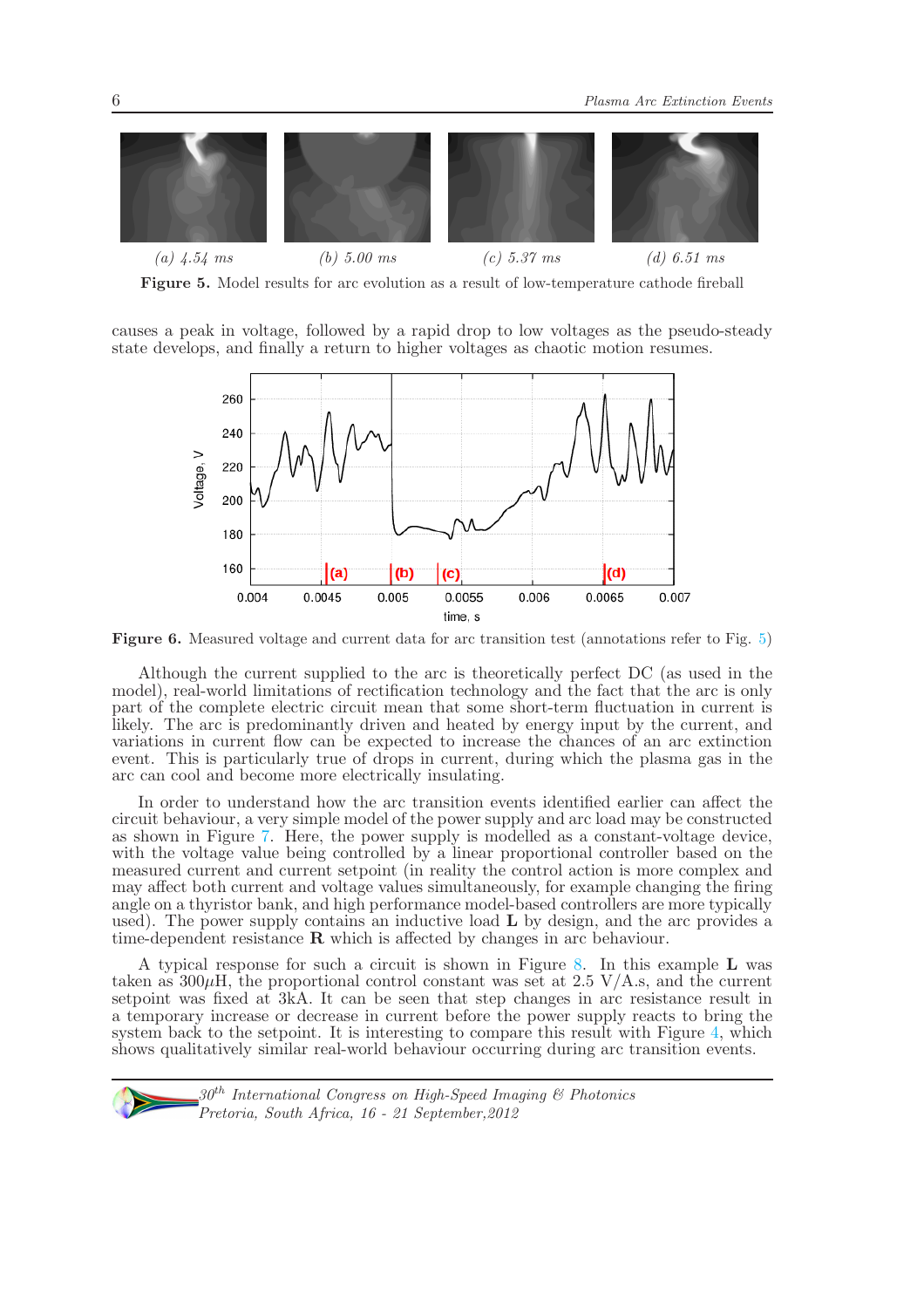

Figure 8. Circuit response to step change in R

This analysis suggests a possible reason for the correlation between arc extinction and either the cathode fireball phenomenon, or the transition from a pseudo-steady state to chaotic arc motion: both of these events cause a sudden increase in the resistance of the arc. As shown in Figure [8,](#page-1-0) such events may be expected to cause a momentary drop in the current supplied to the arc by the rectifier, and hence increase the probability of extinguishing the arc at that point.

#### 4. Conclusions

Theoretical and experimental study of the phenomena involved in DC plasma arc extinction events has produced a number of novel results. The behaviour of the arc in the moments before extinction was characterised by a repeatable sequence of events consisting of the formation of a fireball of gas and plasma at the cathode electrode surface, the establishment of a pseudo-steady state with a strong directional arc jet present, and finally the breakdown of the pseudo-steady state into chaotic dynamics. Computational models of the arc demonstrated that the behaviour seen can be qualitatively accounted for by assuming that the cathode fireball is a low-temperature, high-resistance phenomenon. A simple circuit model of the arc and power supply system has shown that sudden increases in the resistance of the arc (associated both with the cathode fireball and the breakdown of the pseudo-steady state) could result in a decrease in electric current, potentially precipitating an extinction event.

Acknowledgement. This paper is published by permission of Mintek. Resources at the CSIR Meraka Institute's Centre for High Performance Computing were invaluable for generating the computational arc modelling results.

#### References

Jones R.T. & Curr T.R. (2006). Pyrometallurgy at Mintek. Proceedings of Southern African Pyrometallurgy 2006, Johannesburg (South Africa), 5-8 March 2006, 127-150. Bowman B. (1994). Properties of Arcs in DC Furnaces. Proceedings of the 52nd Electric Furnace Conference, Nashville TN (USA), 13-16 November 1994, 111-120.

Reynolds Q.G., Jones R.T., Reddy B.D. (2010). Mathematical and computational modelling of the dynamic behaviour of direct current plasma arcs. Journal of the Southern